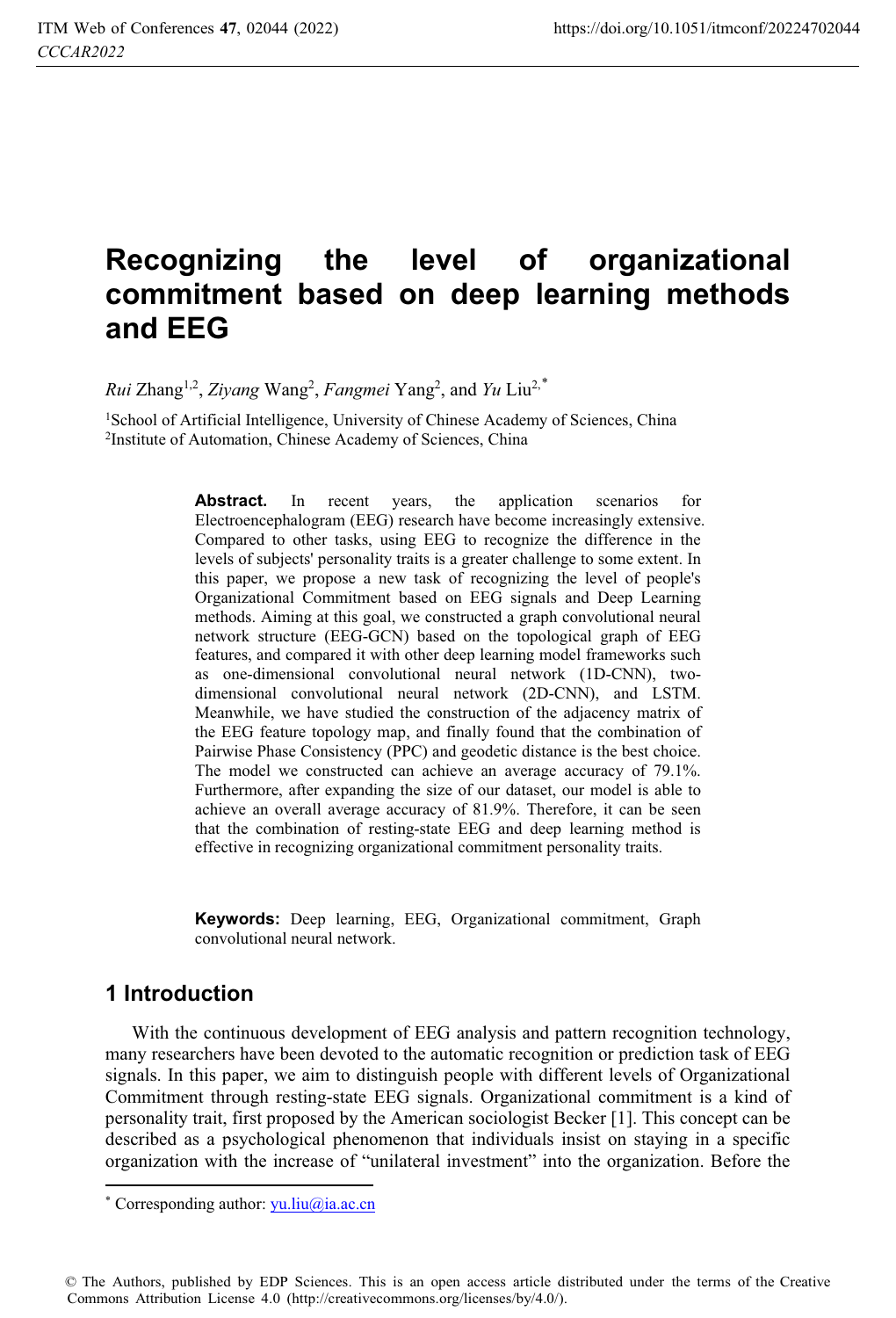work in this paper, some researchers have used EEG signals to analyze other types of personality traits [2-5], such as the Big Five. However, there is still relatively little literature on the correlation between personality traits and EEG, so the in-depth exploration of this direction is still a big challenge.

With the rapid development of Deep Learning algorithms [6] in different field, many different deep learning models have been gradually applied to research on EEG, which can avoid complicated feature engineering and may achieve better performance. Ma et al.[7] used a 5-layer convolution neural network (CNN) to identify subjects based on resting-state EEG with eyes open and eyes closed, and finally achieved an accuracy of 88%. In actual research, the structures of the convolution neural network also have various changes rather than simply stacking several layers. For instance, Wen et al.[8] designed a multi-view convolution neural network (MVCNN) model based on Inception V1[9] to improve the classification performance. Zhao [10] studied the performance of different CNN structures, including shallow CNN, CNN based on feature map and deep residual CNN. However, deep learning models may overfit if the size of our dataset is not large enough. Therefore, some researchers have found some solutions. Luo et al. [11] converted the EEG into spectrogram and expanded the dataset with reference to the data augmentation method in image classification when studying the classification task for patients with schizophrenia and depression.

In addition to convolution neural network, recurrent neural network (RNN) such as LSTM are also used in some research on EEG. Alhagry et al. [12] achieve emotion recognition based on EEG using LSTM recurrent neural network. Zhang et al. [13] used an encoder-decoder recurrent neural network based on attention mechanism to achieve identifying subjects by EEG.

Furthermore, graph convolutional neural network [14] has also gradually emerged in various fields, including EEG analysis. For instance, Yin et al.[15] combined graph convolutional networks and LSTM for EEG emotion recognition; Tang et al.[16] achieved automated seizure detection and seizure type classification from EEG with a graph neural network and self pre-training; Lun et al.[17] proposed a graph convolutional neural network approach for decoding time-resolved EEG motor imagery signals.

To sum up, there is currently no relevant literature that combines EEG with deep learning methods to recognize the level of organizational commitment. Therefore, our purpose is to make up for the lack of research in this area. Our main contributions are as follows:

We construct a set of deep learning models for organizational commitment recognition and achieve good accuracy on experimental data.

We construct a graph convolutional neural network based on EEG topological graphs and EEG features (EEG-GCN), which further improves the overall accuracy and other metrics in the classification task of organizational commitment level.

We further compare the different metrics of the adjacency matrix of EEG graph, and finally select the best method.

### **2 Data recording**

### **2.1 Label based organizational commitment**

Before conducting the EEG recording experiment, the recruited subjects were required to fill out a psychological scale of organizational commitment (the psychological scale was developed with the assistance of cooperators from the Institute of Psychology, Chinese Academy of Sciences). Then, we assigned labels to the subjects according to their scores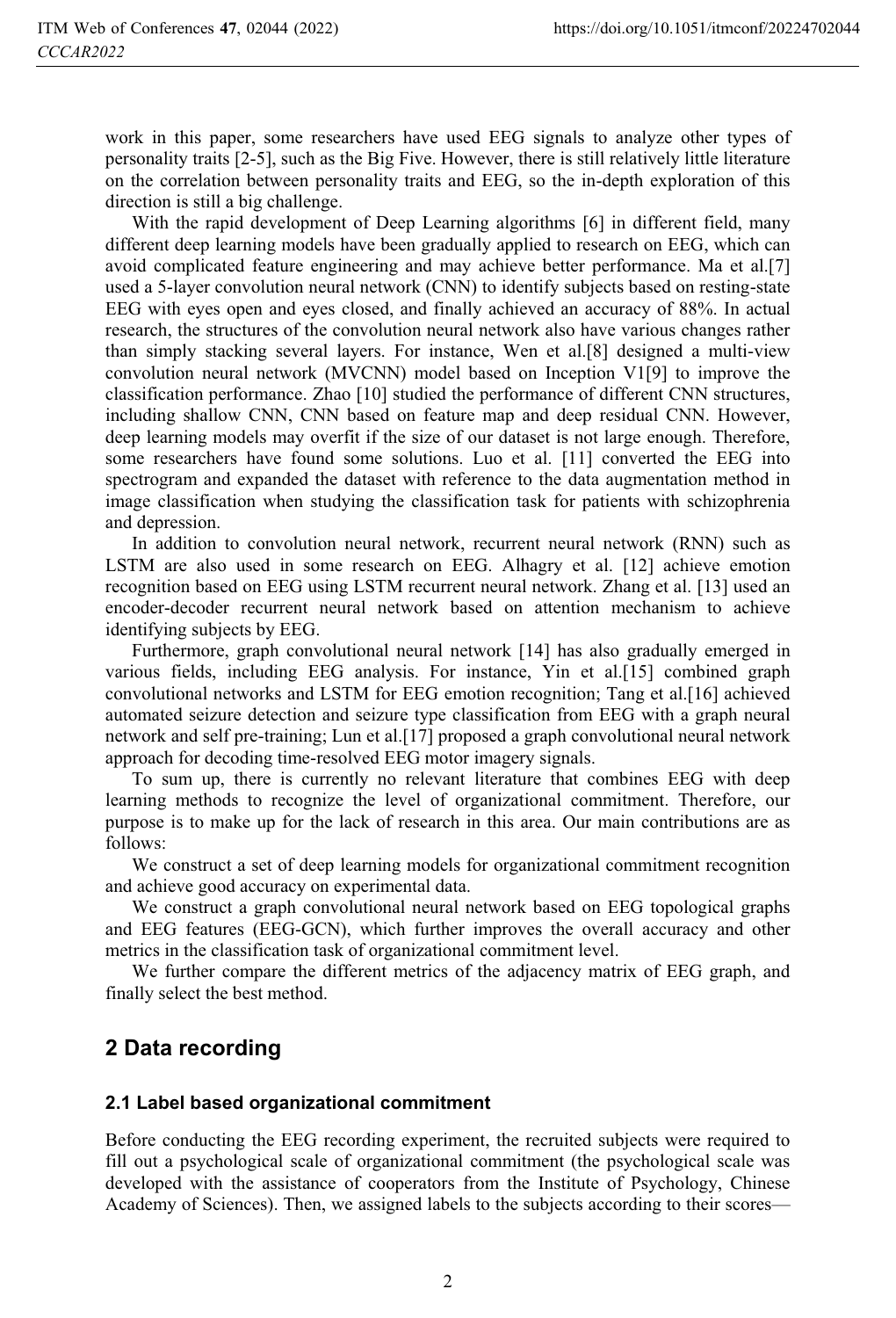subjects with scores above a set threshold are labelled as positive class (label=1), the others are labelled as negative class (label=0). In this paper, we focus on the Behavioural Organization Commitment scale with a full score of 40 and a threshold of 21.

### **2.2 EEG Recording**

After these subjects completed the questionnaire, their EEG signals were recorded by a Neuroscan EEG system with 64-channel wet electrodes. During the recording process, the electrode M1 was regarded as the reference electrode and the sampling rate was set to 1000 Hz. It should be emphasized that the entire experiment was conducted in a special laboratory that was isolated from external disturbances such as noise. In addition, all subjects were asked to avoid blinking, muscle movements and other behaviours as much as possible so as to reduce interference and guarantee the quality of EEG signals. The whole experiment process needs to record 2-min resting-state EEG of each recruited subject. The reason why we collected resting state EEG instead of evoked EEG is that personality traits are theoretically defined as relatively stable cognitive processes and resting EEG has similar properties[18]. In this paper, we used data from 10 subjects for this research.



**Fig. 1.** The process of recording data and data preprocessing in our experiments.

# **3 Methodology**

# **3.1 Graph convolution**

For a graph  $G = (V, E)$  (V represents the nodes in the graph and E represents the edges in the graph), graph convolution is equivalent to a mapping function. The input of this function is the feature matrix  $F^{N \times d}$  of the nodes, where N is the number of nodes and d is the dimension of the initial EEG feature. The output of this function is a new feature matrix ' $F^{N \times d'}$ , where d' is the dimension of the new feature. To some extent, graph convolution is similar to the traditional convolution operation, and its core idea is weight sharing and local calculation. Therefore, the graph convolution operation depends on the adjacency matrix  $A^{N \times N}$  and the weight matrix  $W^{d \times d'}$  of the graph. Its formula is briefly expressed as follows:

$$
F' = f(D^{-\frac{1}{2}}\hat{A}D^{-\frac{1}{2}}FW)
$$
 (1)

where  $\hat{A} = A + I$  (I is identity matrix), D is the degree matrix of  $\hat{A}$ , W is the weight matrix and *f* is a nonlinear activation function. Similar to the convolutional neural network, a multi-layer graph convolutional neural network can be obtained by stacking multiple graph convolutional mapping functions. The mapping function of each layer can be expressed as follows: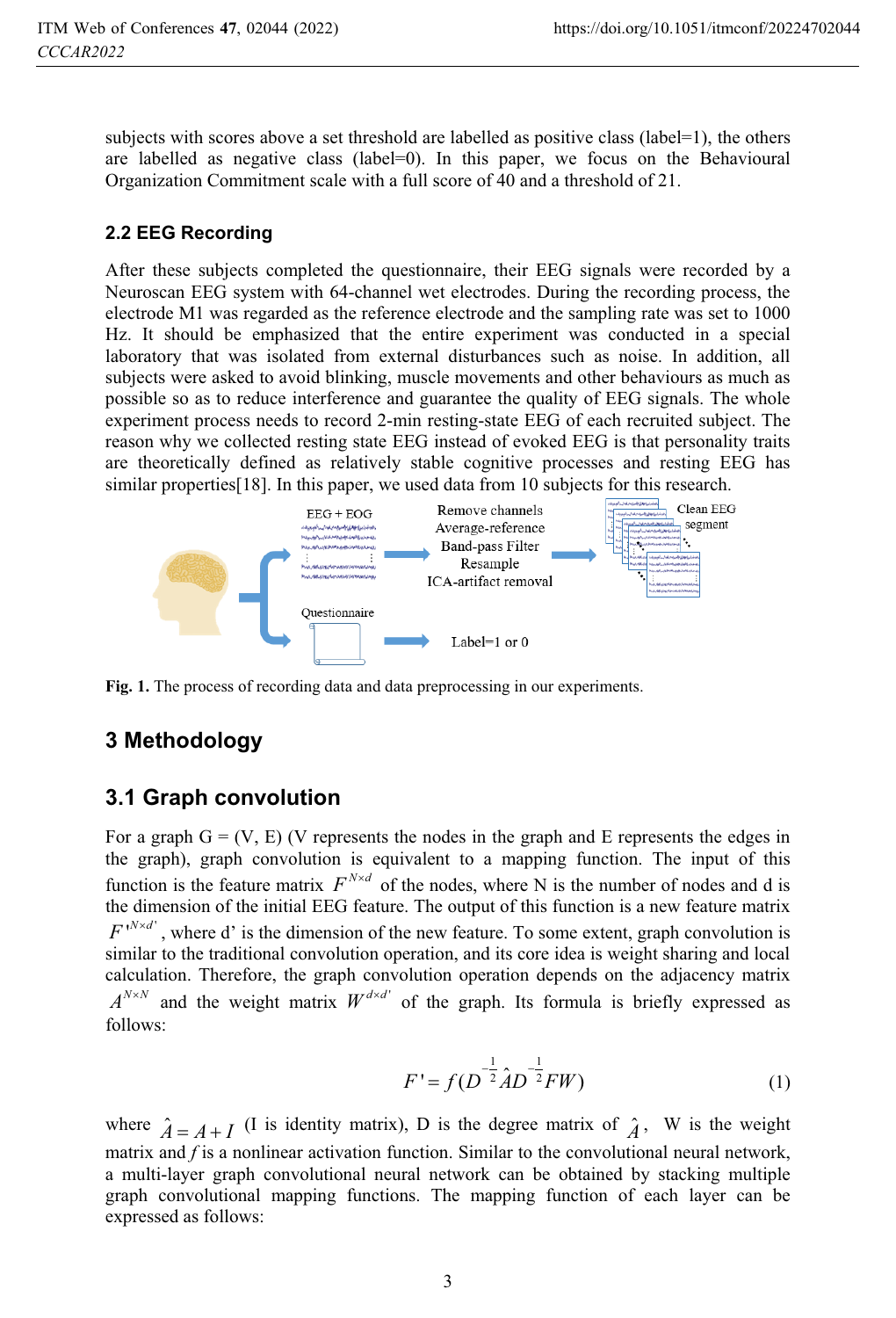$$
H^{(l+1)} = f(D^{-\frac{1}{2}}\hat{A}D^{-\frac{1}{2}}H^{(l)}W^{(l)})
$$
 (2)

where  $H^{(l)}$  is the feature matrix of lth layer. When l=0,  $H^{(l)}$  is the input initial feature matrix  $F^{N \times d}$ . In general, the effect of graph convolution operation can be regarded as the transformation of the feature representation according to the interconnection between nodes. Therefore, the classification of graphs can be achieved by transforming the feature matrices of the last graph convolutional layer into 1-D tensors and regarding it as the input of the classifier.

#### **3.2 Constructing the graph of EEG**

Considering that the spatial distribution of EEG electrodes has certain graph structure characteristics, we use EEG multi-channel node features and the topology between channels to construct a graph convolutional neural network in this paper. Firstly, we select some typical channels located in various brain regions as nodes of the graph. Here we consider the fluctuation of the local EEG signal, so we choose the difference between the two-channel signals in the neighborhood as the final signal: F7-F3, F8-F4, T7-C3, T8-C4, P7-P3, P8-P4, O1-P3, O2-P4. Then, we compute the weighted adjacency matrix  $A^{N \times N}$  and the node feature matrix  $F^{N \times d}$  of the graph. This is shown in Figure 2(a).

To compute the weighted adjacency matrix of the graph, we use "geodetic distance" to define the weight *Aij* of the edge between *ith* node and *jth* node:



**Fig. 2.** (a) Schematic diagram of the process of constructing the topological graph of EEG features by multi-channel resting state EEG; (b) Feature extraction based on power spectral densit.

Where  $(x_i, y_i, z_i)$  and  $(x_i, y_i, z_i)$  represent the spatial coordinates of *ith* node and *jth* node respectively, and r is the radius of the brain sphere (which defaults to the unit circle, i.e. r=1).

In addition, connectivity metrics [19] of multi-channel EEG signals can also be used to construct a weighted adjacency matrix for graphs. These metrics include: Phase-Locking Value(PLV), Phase Lag Index (PLI), Weight Phase Lag Index (WPLI), Corrected Imaginary PLV (CIPLV), Imaginary Coherence (IMCOH), Pairwise Phase Consistency (PPC) and Coherence (COH). We compare these metrics in section IV of this paper.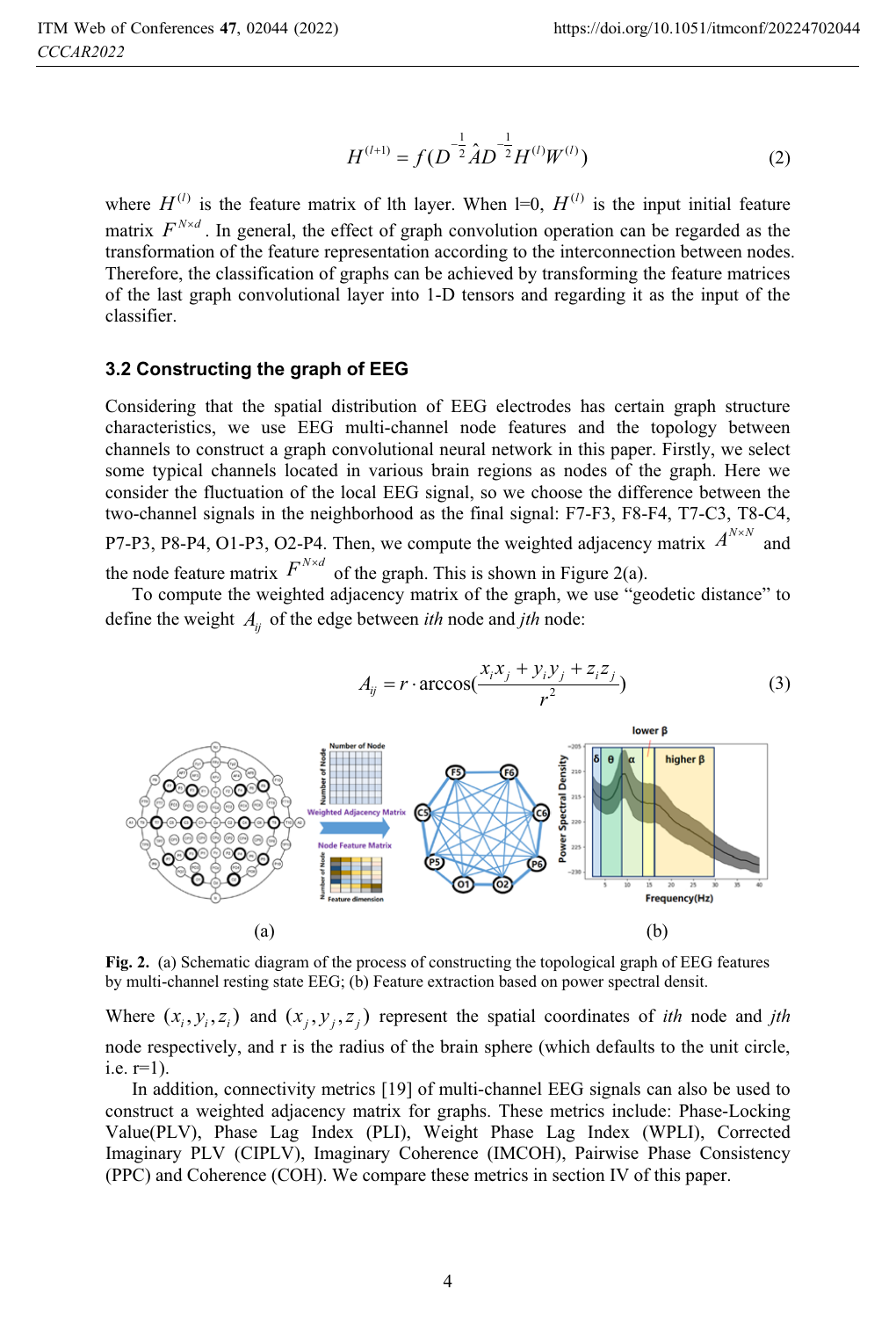Finally, we choose to use the power spectral density (PSD) [20] of different frequency bands of the EEG signal to construct the feature matrix of the graph. The formula for calculating the power spectrum is:

$$
P(f) = \frac{1}{N F_s} \left| \sum_{n=1}^{N} X[n] w[n] e^{-j2\pi f n/Fs} \right|^2
$$
 (4)

where X[n] represents preprocessed discrete EEG signals, w[n] represents a window function (e.g. rectangular window function), *Fs* is the sampling rate of EEG signals. Then, the corresponding features can be obtained by summing the powers in a specific frequency band. In this paper, the selected frequency bands include  $\delta$  (1-4Hz),  $\theta$  (4-8Hz),  $\alpha$  (8-13Hz), lower  $\beta$  (13-16Hz), and higher  $\beta$  (16-30Hz). This is shown in Figure 2(b).

#### **3.3 Architecture of graph convolutional neural networks: EEG-GCN**

The architecture of this graph convolutional neural network (EEG-GCN) based on the topological map of EEG features consists of the following parts (Figure 3):

**Input**: The topological graphs of EEG.

**Graph Convolution Module**: This module contains 2 parallel submodules. Each submodule consists of 3 graph convolution operations that are all followed by Batch Normalization operation, Leaky ReLU activation function and Dropout operation in sequence. Then, these Graph Convolution Modules output different node embeddings in parallel.

**Concatenation**: This operation concatenates all the matrices of node embeddings and the matrix of initial input node features, which can integrate different features to facilitate classification.

**Global mean pooling**: This operation can transform the matrix of node embeddings to a one-dimension tensor for classification.

**Fully connected layers**: This module containing 3 layers finally outputs the respective probability of two classes (i.e. high/low level of Organizational Commitment).

In these modules, Batch Normalization operation and Dropout operation can regularize the model for avoid overfitting to a certain degree. And the Leaky ReLU function is better than ReLU because the former can avoid the dying ReLU problem.

#### **3.4 Construction of other deep learning frameworks**

We also construct other deep learning models for comparison which are as follows:

**Time-domian EEG-1DCNN**: Referring to the idea of TextCNN[21], we constructed a one-dimensional CNN model for the time-domain EEG sample  $X^{N \times T}$ . This model contains 2 convolution layers, where the size of the convolution kernels in the first layer is  $N \times 1$ and the size of the kernels in the second layer is  $1 \times M$  (M is a hyperparameter). The firstlayer convolution can integrate the spatial information of multi-channel EEG; and the second-layer convolution is similar to filtering in the time domain so as to extract the timedomain features.

**Time-domain EEG-LSTM**: Since EEG signals are time series, LSTM[22] module can be used for end-to-end model construction. We take the multi-channel data of each timestep as the feature vector which is similar to word vector in NLP (Natural Language Processing).

**2D-CNN based on EEG Spectrogram Image(ESI-2DCNN)**: We transform the timedomain EEG signals into spectrogram images. Therefore, the classification task in this paper is equivalent to 2-D image classification and 2-D convolution neural network[23] is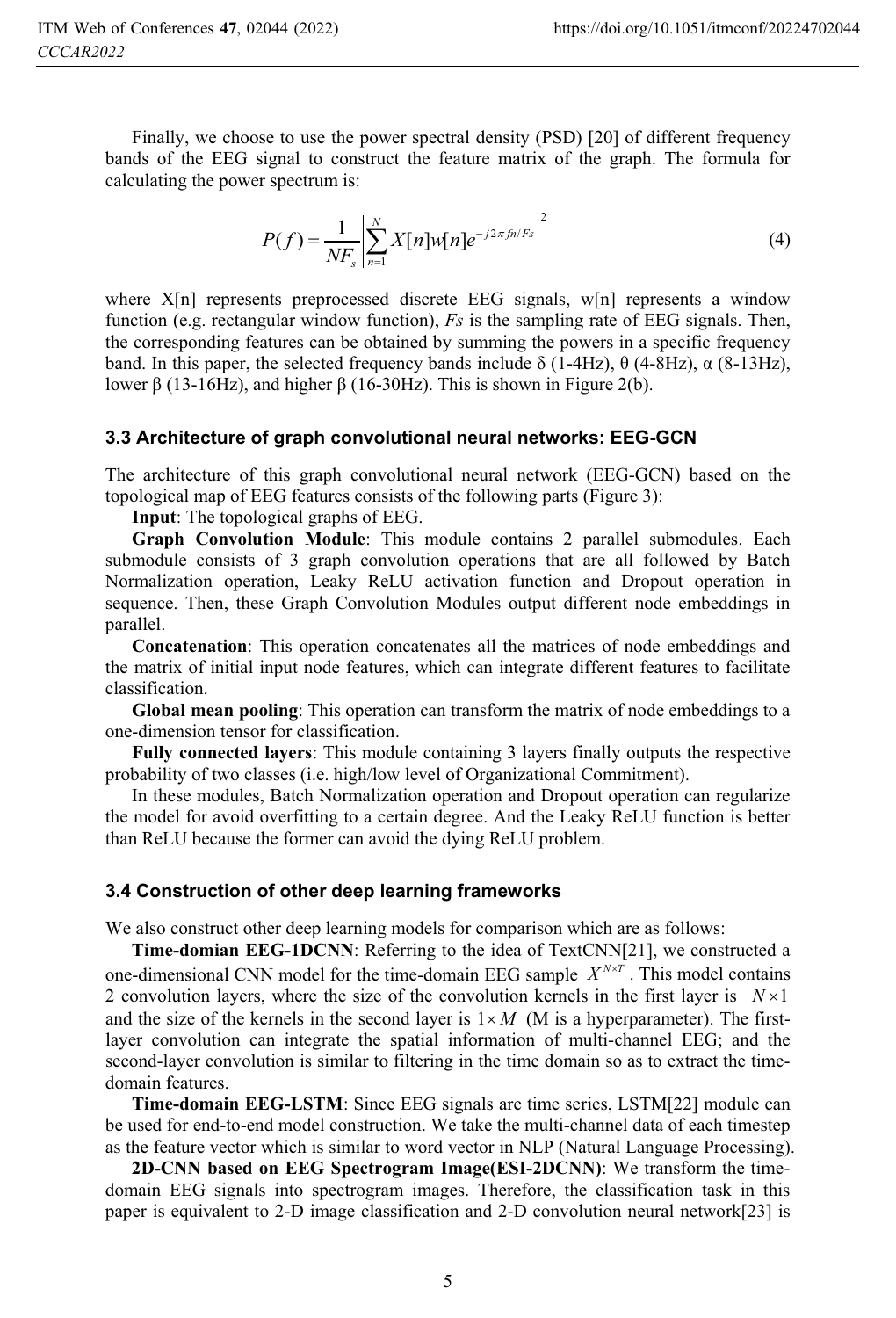suitable for this task. Then, we normalize the size of input images to  $1 \times 60 \times 60$ . The architecture is shown in Figure 4.



**Fig. 3.** The structure of EEG-GCN: Graph convolutional neural network based on topological graph of EEG features.



**Fig. 4.** Structure of the 2D-CNN model based on EEG spectrogram images.

### **4 Experimental results and analysis**

#### **4.1 Preprocessing and parameters**

We need to carry out a series of preprocessing on the recorded EEG data before training models.

**Channel rejection:** We rejected 4 channels (M1, M2, CB1, CB2) and remained the other 60 channels.

**Band-pass filtering (1-30Hz)**: It can remove high frequency noise, low frequency noise and power line noise.

**Downsampling**: We downsampled the EEG from 1000Hz to 250Hz for avoiding computational redundancy.

**Independent Component Analysis (ICA)** [18]: It is used to remove the artifacts in EEG.

**Segmenting**: We segmented EEG signals into samples with short time-length (0.5 s), and each sample corresponds to a label (1 or 0).

**Normalization**: Finally, we used the z-score method to normalize all EEG samples.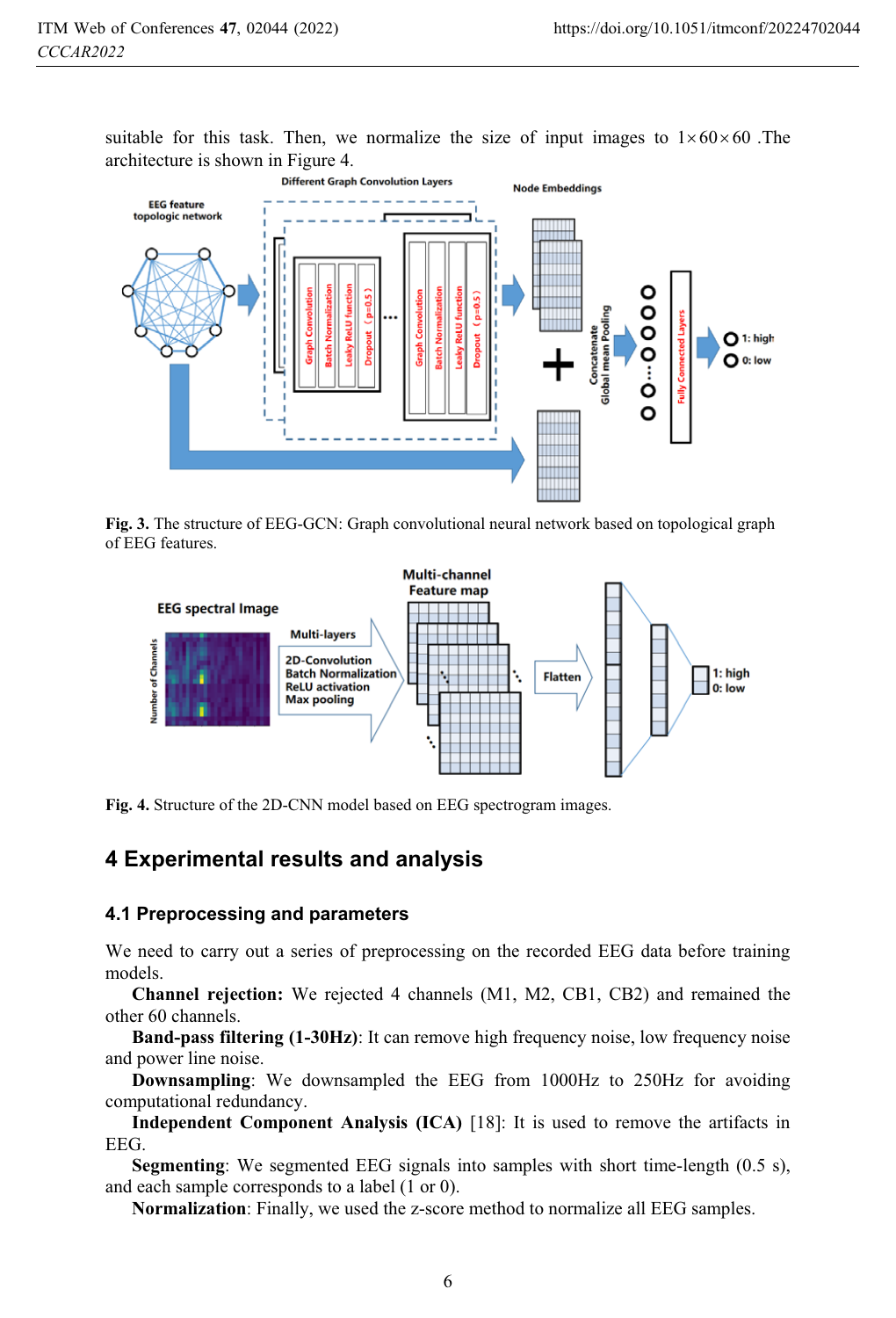Then, EEG samples are input into each network for model training. The parameters of network structure are as follows:

**Time-domian EEG-1DCNN**: The first convolution layer contains 2 kernels with a size of  $60\times1$ . The second convolution layer contains 2 kernels with a size of  $1\times40$ ; The hidden state dimensions in fully connected layers are set as 16, 8, 2.

**Time-domain EEG-LSTM**: This model contains 3 LSTM layers whose output dimensions are set as 8, 8, 16. Then the hidden state dimensions in fully connected layers are set as 8, 2.

**2D-CNN based on EEG Spectrogram Image (ESI-2DCNN)**: This model contains 3 convolutional modules and there are 4 kernels in every layer. All convolution kernels have a size of 5×5. The hidden state dimensions in fully connected layers are set as 8, 2.

**EEG-GCN**: The 2 parallel graph convolution modules contain 3 graph convolution layers respectively. The output feature dimensions of the first submodule are set as 8, 8, 16 and the output feature dimensions of the second submodule are set as 8, 8, 8. Then, the dimension of the concatenated feature is 29. The hidden state dimensions in fully connected layers are set as 16, 8, 2.

In the experiment, the loss functions of the above models are cross-entropy functions, the probability of Dropout is set as 0.5, the optimizer is Adam, and the learning rate is set as 0.001. Finally, we used Pytorch[24] to build the above models, the batch size is 64.

#### **4.2 Cross validation and evaluation metrics**

We used cross validation to evaluate the performance of different models for two reasons. On the one hand, there may be randomness in a single validation. On the other hand, due to the individual differences of different subjects, we did not shuffle all EEG samples and directly divide them into the training set and the validation set. Instead, we randomly selected the EEG samples of a negative subject (label=0) and a positive subject (label=1) to constitute the validation set, and the other samples to constitute the training set. In general, repeating the above operations for cross-validation can avoid errors caused by subject specificity. Finally, we show the overall average of the cross-validation results in this paper.

The evaluation metrics in this paper include Accuracy, Precision, Recall and F1-score. The calculation of these metrics requires the following statistics:

**TP (True Positive)**: Number of samples that are correctly predicted as positive class.

**TN (True Negative)**: Number of samples that are correctly predicted as negative class.

**FN (False Negative)**: Number of samples that are incorrectly predicted as negative class.

**FP (False Positive)**: Number of samples that are incorrectly predicted as negative class. Then, the formulas of four evaluation metrics are as follows:

$$
Accuracy = \frac{TP + TN}{TP + TN + FP + FN},
$$
  
\n
$$
Precision = \frac{TP}{TP + FP},
$$
  
\n
$$
Recall = \frac{TP}{TP + FN},
$$
  
\n
$$
F1-score = \frac{2 \cdot recall \cdot precision}{(recall + precision)}
$$
  
\n(5)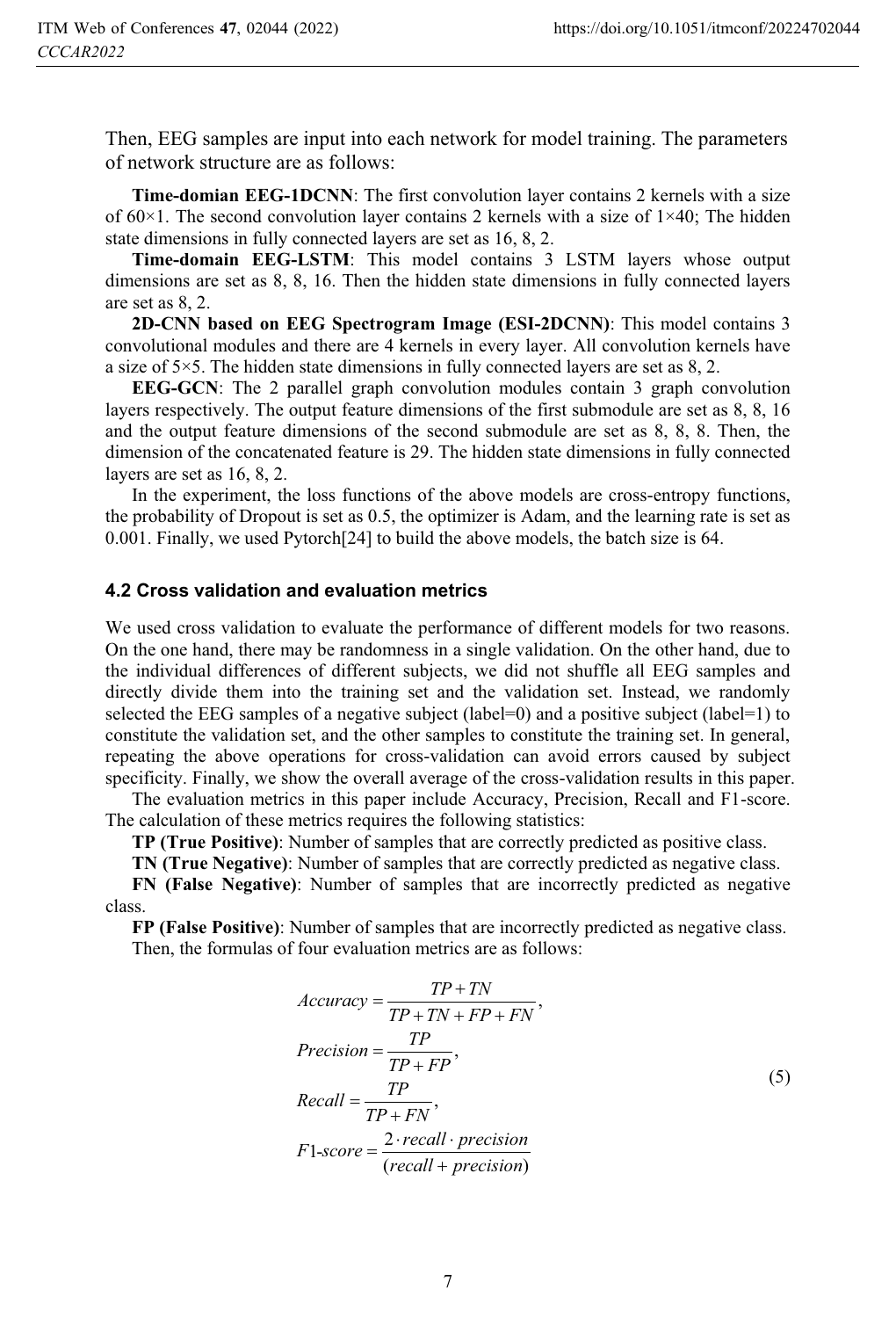### **4.3 Performance comparsion**

We compared the cross-validation results of different deep learning models, which are shown in Table 1. It can be seen that the overall average accuracy of these methods can be over 70% with above 0.7 F1-scores. Besides, Both EEG-LSTM and EEG-1DCNN have relatively larger recall, which indicates that both of them prefer to recognize samples as positive samples (i.e. high level of Organizational Commitment). In contrast, the classification performance of EEG-GCN is not the best when we only use geodetic distance to construct topological graphs of EEG features.

| Model     | Acc   | Precision | Recall | F <sub>1</sub> -score |
|-----------|-------|-----------|--------|-----------------------|
| ESI-2DCNN | 0.712 | 0.717     | 0.698  | 0.708                 |
| EEG-LSTM  | 0.739 | 0.709     | 0.813  | 0.758                 |
| EEG-1DCNN | 0.749 | 0.722     | 0.810  | 0.763                 |
| EEG-GCN   | 0.739 | 0.723     | 0.776  | 0.748                 |

**Table 1.** Performance of different Deep Learning model.

In order to further improve the performance of our EEG-GCN, we combine geodetic distance with other connectivity metrics we mentioned above to construct new adjacency matrices of graph. Then, the new experimental results (Table 2) show that our model obviously obtains different levels of improvement. EEG-GCN based on geodetic distance and PPC can achieve an overall accuracy of 79.1% and EEG-GCN (geodetic distance + COH) can achieve an accuracy of 78.8%. In contrast, the former has relatively lower recall and higher accuracy, indicating that it can recognize as many subjects with a low level of Organizational Commitment as possible while maintaining a relatively high overall accuracy. Therefore, this method can timely recognize individuals with a low level of Organizational Commitment in some special application scenarios.

| metrics                     | Acc   | Precision | Recall | F <sub>1</sub> -score |
|-----------------------------|-------|-----------|--------|-----------------------|
| Geodetic distance           | 0.739 | 0.723     | 0.776  | 0.748                 |
| Geodetic distance $+$ PLV   | 0.776 | 0.785     | 0.762  | 0.773                 |
| Geodetic distance $+$ PLI   | 0.776 | 0.783     | 0.766  | 0.774                 |
| Geodetic distance $+$ WPLI  | 0.776 | 0.783     | 0.766  | 0.774                 |
| $Geodetic distance + CIPLV$ | 0.786 | 0.800     | 0.762  | 0.781                 |
| Geodetic distance +IMCOH    | 0.781 | 0.789     | 0.768  | 0.778                 |
| Geodetic distance +PPC      | 0.791 | 0.800     | 0.776  | 0.788                 |
| Geodetic distance + COH     | 0.788 | 0.787     | 0.791  | 0.789                 |

**Table 2.** Comparison of different method for constructing adjacency matrix of graphs.

The above experimental results show that our model can integrate EEG features well with the topological structure of EEG and achieve relatively good classification for different levels of Organizational Commitment. Besides, we find that every evaluation metric of our model in cross validation improves after the number of samples (the size of dataset) increases, which may illustrate the potential of this framework for future research. The comparison results are shown in Table 3.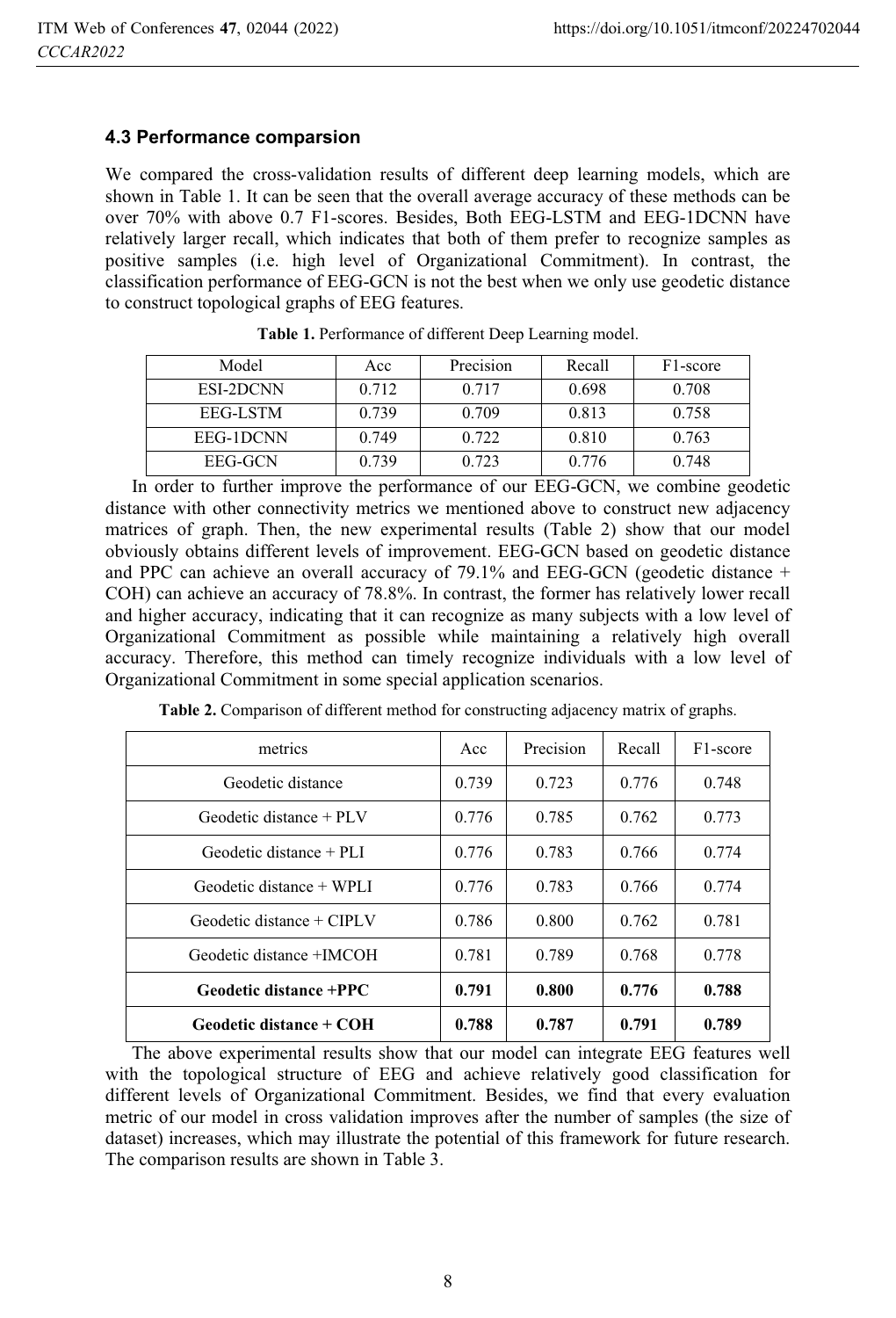| The size of dataset | Acc   | Precision | Recall | F <sub>1</sub> -score |
|---------------------|-------|-----------|--------|-----------------------|
| 2400                | 0.791 | 0.800     | 0.776  | 0.788                 |
| 2880                | 0.819 | 0.837     | 0.792  | 0.814                 |

|  | <b>Table 3.</b> Comparison of results when choosing different size of dataset. |  |  |  |  |  |
|--|--------------------------------------------------------------------------------|--|--|--|--|--|
|--|--------------------------------------------------------------------------------|--|--|--|--|--|

# **5 Conclusion**

In this paper, we use deep learning methods to recognize the level of subjects' organizational commitment and prove its effectiveness based on the cross-validation method. Before that, we haven't found other literature using similar methods to carry out relevant research on personality traits. Besides, we construct a deep learning structure (EEG-GCN) based graph convolution neural network for this task. Then we validate this model's performance better than other deep learning models such as 1D-CNN, 2D-CNN and LSTM when the adjacency matrix of EEG topological graph is defined using geodetic distance and Pairwise Phase Consistency (PPC). Finally, our model can achieve an average accuracy of 80% in the face of this new challenging task and obtain higher accuracy when expanding the dataset. In the future, we will use more effective modules and better EEG features to improve the performance of our models. Besides, we will further conduct new experiments to expand the dataset.

## **References**

- 1. H. S. Becker, "Notes on the concept of commitment," American journal of Sociology, vol. 66, no. 1, pp. 32-40, 1960.
- 2. H. K. Jach, D. Feuerriegel, and L. D. Smillie, "Decoding Personality Trait Measures from Resting EEG: An Exploratory Report," Cortex, vol. 130, 2020.
- 3. A. R. Butt, A. Arsalan, and M. Majid, "Multimodal Personality Trait Recognition using Wearable Sensors in Response to Public Speaking," IEEE Sensors Journal, vol. PP, no. 99, pp. 1-1, 2020.
- 4. W. Li et al., "EEG responses to emotional videos can quantitatively predict big-five personality traits," Neurocomputing, vol. 415, pp. 368-381, 2020.
- 5. F. Q. Annisa, E. Supriyanto, and S. Taheri, "Personality Dimensions Classification with EEG Analysis using Support Vector Machine," in 2020 3rd International Seminar on Research of Information Technology and Intelligent Systems (ISRITI), 2020, pp. 79-82: IEEE.
- 6. I. Goodfellow, Y. Bengio, and A. Courville, Deep learning. MIT press, 2016.
- 7. L. Ma, J. W. Minett, T. Blu, and W. S. Wang, "Resting state EEG-based biometrics for individual identification using convolutional neural networks," in 2015 37th Annual International Conference of the IEEE Engineering in Medicine and Biology Society (EMBC), 2015, pp. 2848-2851: IEEE.
- 8. D. Wen et al., "Feature classification method of resting-state EEG signals from amnestic mild cognitive impairment with type 2 diabetes mellitus based on multi-view convolutional neural network," IEEE Transactions on Neural Systems and Rehabilitation Engineering, vol. 28, no. 8, pp. 1702-1709, 2020.
- 9. C. Szegedy et al., "Going deeper with convolutions," in Proceedings of the IEEE conference on computer vision and pattern recognition, 2015, pp. 1-9.